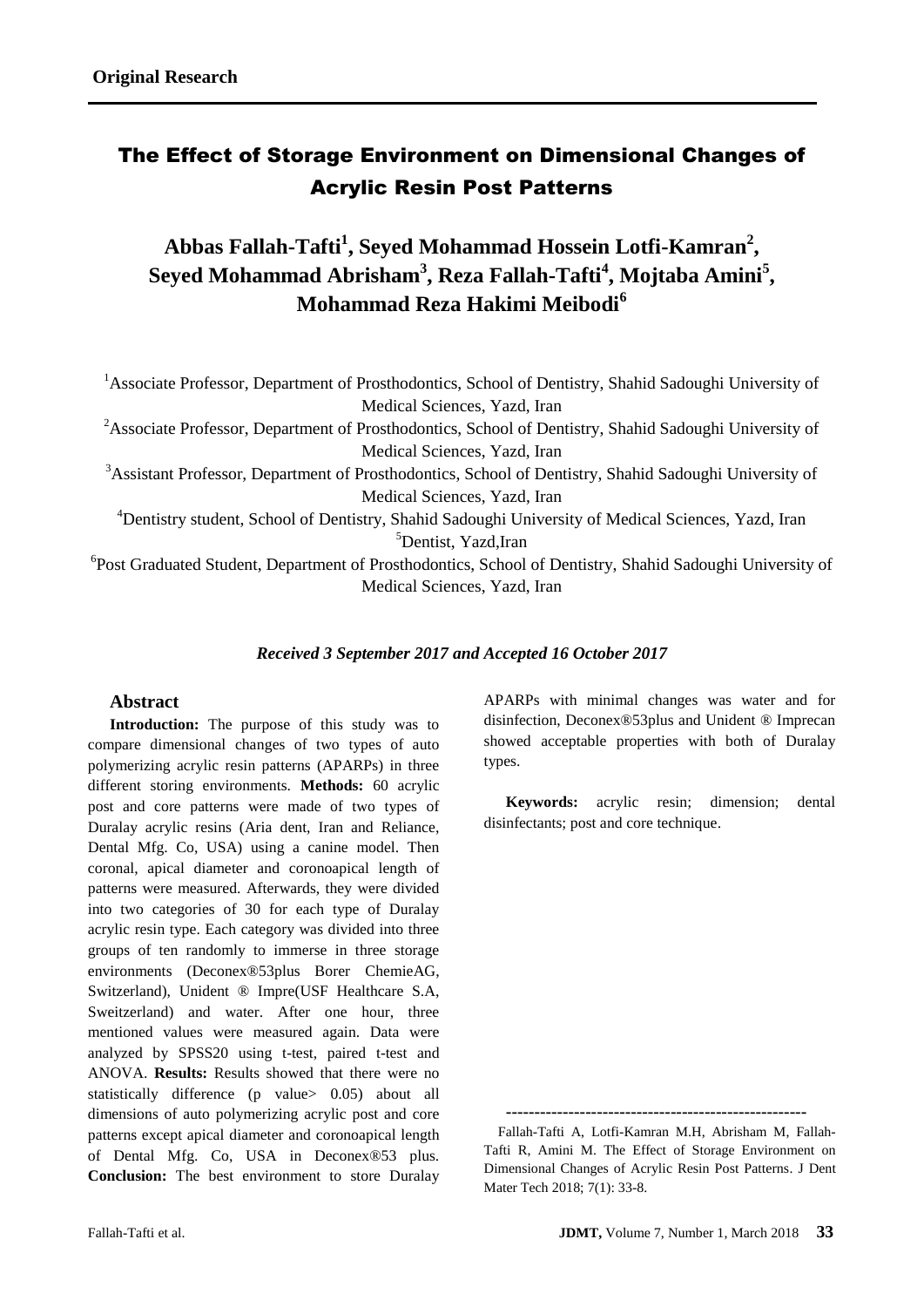### **Introduction**

Oral rehabilitation plays an important role in masticatory function and facial esthetics. Reconstruction of impaired tooth structure as a part of oral rehabilitation is one of the basic treatment plans, especially after root canal therapy of severely damaged tooth, in modern dentistry. Post and core is a procedure to rebuild a tooth in order to provide proper support for a crown, regain retention and function. Misfit of posts and cores can affect thickness of cement layer and it may emerge problems such as vertical root fracture, marginal discrepancy, and consequently caries and periodontal diseases which result in treatment failure  $(1-4).$  $(1-4).$ 

Polymers have been used in dentistry for many purposes ranging from dentures to veneers [\(1\)](#page-3-0). Auto-polymerizing acrylic resins are one of the polymers which can be used in fabricating post and core patterns ,inlay patterns, bite registration and soldering [\(5\)](#page-4-0). These materials offer strength, rigidity and provide easy manipulation with rotary instruments with no fear of distortion[\(6\)](#page-4-1) but like other resins, they have shrinkage because of the polymerization procedure and this might have an adverse impact on retention and resistance of final posts and cores [\(7,](#page-4-2) [8\)](#page-4-3).

Dental prosthesis are exposed to oral microbial flora such as viruses, bacteria, and fungi which can make cross infection and put the dental personnel at risk of acquiring infections while working with them [\(9,](#page-4-4) [10\)](#page-4-5). Consequently, acrylic post and core patterns should be disinfected like every other materials used in a dental office before sending to the laboratory. Several studies have evaluated disinfection solutions and storage environments and their effect on dental materials like changing the color, hardness, roughness, dimensional stability, and flexural properties which may have an adverse influence on the clinical outcome [\(11-13\)](#page-4-6).

Disinfection is an inevitable procedure so, determining the best disinfection for storing APARPs without any dimensional changes is very important. Hence, this study was aimed to compare the effect of three types of storage environments on the dimensional stability of post and core patterns**.**

#### **Materials and Methods**

This in-vitro experimental study was conducted on two type of Duralay auto-polymerizing acrylic resins (Aria dent, Iran and Reliance, Dental Mfg. Co, USA)) to make post and core patterns. Based on a result of a pilot study, 30 pieces were determined for each group (N=60).

To fabricate the acrylic specimens, a two-piece metallic cubic mold with internal pattern was constructed to simulate post and core pattern for a mandibular canine, the core was 8mm in length and 4.5 mm in width, the post was 12.5 mm in length, 1.5 mm in apical and 2.7mm in coronal dimension (Fig. 1). Next the polymer and monomer were manipulated in a ratio of 1:1 according to the manufacturer's instructions and poured into the lubricated mold .Then metallic mold were placed on a vibrator at room temperature to reduce the risk of bubble formation on the acrylic pattern. Acrylic resin setting was accomplished after 10 minutes which was recommended by the manufacturers. Afterwards, the patterns were gently removed from the mold. Corono-apical length (CAL), Coronal (CD) and apical diameters (AD) were measured immediately by a digital caliper with a precision about 1 mm (Mitutoyo, Japan: 0.01 mm). The distance from apical point to coronal margin was considered as CAL; AD was defined as the mesiodistal distance from 1.5 mm above the apical point and CD was defined as the mesiodistal distance from 1.5 mm beyond the coronal margin of APARPs.

The fabricated APARPs were stored into following storage environments: deconex®53plus (Borer ChemieAG,Switzerland), Unident ® Impre (USF Healthcare S.A,Switzerland) and water in 25°. Based on a computer-generated random sequence using [http://random.org,](http://random.org,/) a site of creating random numbers, each group contained 10 pieces of acrylic post and core patterns which were tested in three mentioned storage environments. The CAL, AD and CD of the acrylic post and core patterns were measured after one hour.

After one hour, mentioned measurements were compared with the base measurements and analyzed by Paired T-test and ANOVA using SPSS software version 17 at significant level of 0.05.

#### **Results**

Table-1 represents the means and standard deviations of measured CAL, AD and CD in three different environments after one hour. Datasets were parametric based on Kolmogrove –Smirnov test with p value= 0.083. To determine the difference in each sample before and after disinfection protocol, paired t test was used which is shown in table 1. The data showed the post and core patterns by Aria Dent, Iran acrylic resin type, which were stored in Unident ® Impre, contracted 0.015, 0.07 and 0.013 mm in CD, AD and CAL, respectively while post and core patterns by Dental Mfg Co, USA in same environment, contracted 0.052, 0.08 mm in CD and CAL and dilated 0.048 mm in AD.

Also data showed that the post and core patterns by Aria Dent, Iran , which were stored inDeconex®53 plus, contracted 0.049,0.028 mm in CD and CAL and dilated 0.035mm in AD while post and core patterns by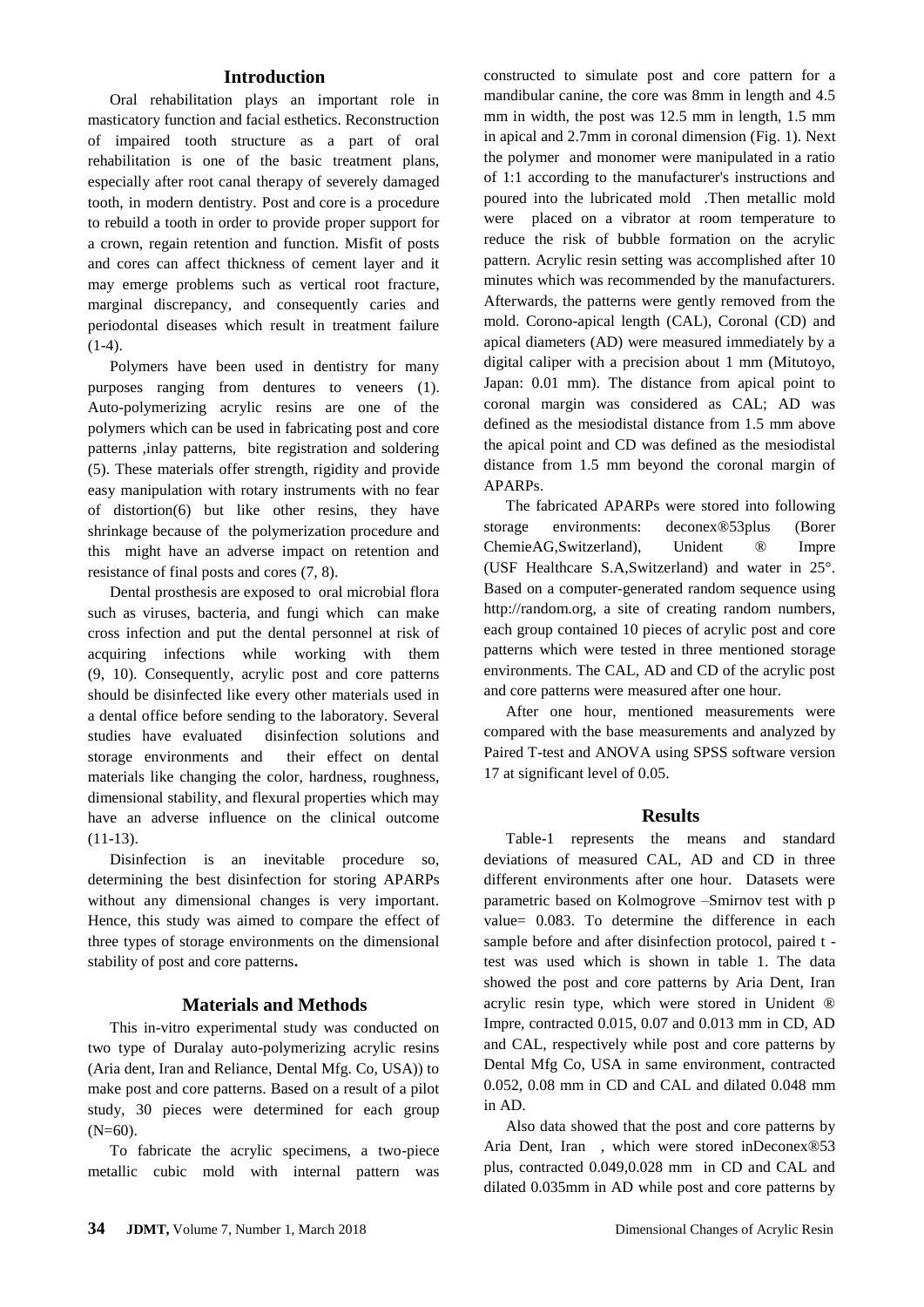Dental Mfg Co, USA acrylic resin type in same environment, dilated 0.041,0.57 mm in CD and AD and contracted 0.178 mm in CAL.

The post and core patterns by Aria Dent, Iran acrylic resin type , which were stored in water, dilated 0.04 mm in AD without changing in CD and CAL while post and core patterns by Dental Mfg Co, USA in water, contracted 0.037,0.036 mm in AD and CAL and dilated 0.024 mm in CD.

Results showed that coronoapical length, coronal and apical dimensions of post and cores had no significant difference (p value > 0.05) based on resins and disinfection environment type with the exception of following points: significant dimensional change was seen in apical diameter and coronoapical length with Dental Mfg Co, USA acrylic resin which were disinfected by Deconex®53 plus in comparison with pre disinfection scores(Paired T test :p =0.023). Differences between groups based on ANOVA test are presented in table 2 and 3.This test revealed that there is no statically differences between disinfection environments.

| <b>Type of acrylic resins</b> |            | Aria dent, Iran    |          | Dental Mfg Co, USA |          |
|-------------------------------|------------|--------------------|----------|--------------------|----------|
| <b>Environments</b>           |            | Mean ± SD          | p-value* | <b>Mean</b> ± SD   | p-value* |
| Unident ®                     | <b>CD</b>  | $0.015 \pm 0.030$  | 0.209    | $0.052 \pm 0.141$  | 0.274    |
|                               | AD         | $0.070 \pm 0.139$  | 0.145    | $-0.048 \pm 0.099$ | 0.155    |
|                               | <b>CAL</b> | $0.013 \pm 0.042$  | 0.349    | $0.083 \pm 0.457$  | 0.593    |
| Deconex ®                     | CD         | $0.049 \pm 0.088$  | 1.013    | $-0.041 \pm 0.141$ | 0.379    |
|                               | AD         | $-0.035 \pm 0.072$ | 0.149    | $-0.57 \pm 0.066$  | 0.023    |
|                               | <b>CAL</b> | $0.028 \pm 0.181$  | 0.637    | $0.178 \pm 0.348$  | 0.023    |
| Water                         | <b>CD</b>  | $0.000 \pm 0.082$  | 1.000    | $-0.024 \pm 0.089$ | 0.416    |
|                               | AD         | $-0.040 \pm 0.193$ | 0.532    | $0.037 \pm 0.171$  | 0.511    |
|                               | <b>CAL</b> | $0.000 + 0.293$    | 1.000    | $0.036 \pm 0.308$  | 0.721    |

**Table 1.** Dimensional changes (mm) and P values of paired T-test of acrylic posts and cores patterns in different environments

CD: coronal diameter, AD=Apical diameter, CA L=Coronoapical length

\*= paired t-test

**Table2.** ANOVA results for effect of environment on dimensional changes of Aria dent, Iran pattern resin

| environments         | P value              |       |
|----------------------|----------------------|-------|
| Unident ®            | Deconex $\mathbb{R}$ | 0.319 |
|                      | Water                | 0.172 |
| Deconex $\mathbb{R}$ | Water                | 0.952 |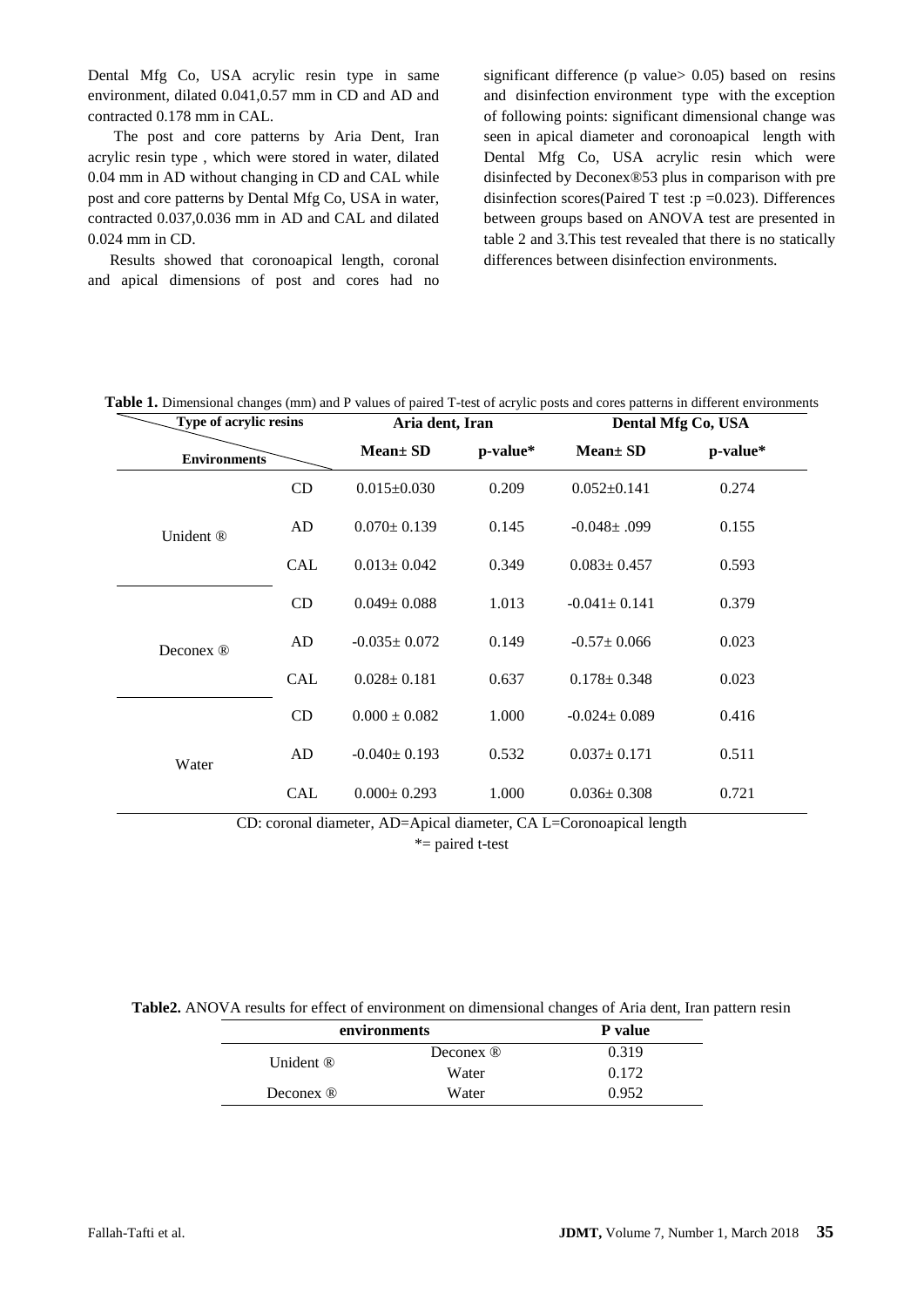| environments         | p value              |       |
|----------------------|----------------------|-------|
|                      | Deconex <sup>®</sup> | 0.231 |
| Unident ®            | Water                | 0.118 |
| Deconex $\mathbb{R}$ | Water                | 0.692 |

#### **Discussion**

Casted post and cores often required to provide retention and resistance form of complete crowns in non-vital teeth. It has been shown that the insertion of casting post and core can create vertical root fracture due to the wedging effect. Therefore, precise fabrication of acrylic post and core by stable dimensions during investing is essential which can significantly reduce further vertical fractures  $(7,14)$  $(7,14)$ . Auto polymerizing resins have been used for direct post and core patterns fabrication. They have Several advantages but high polymerization shrinkage is a big disadvantage [\(15\)](#page-4-8).

As the results show; the AD, CD and CAL of both of Duralay APARPs decreased in Unident ® Impre, Deconex®53 plus and water conditions but in some dimensions the specimens showed expansion .There were no significant difference in both contraction and expansion but with the exception about AD and CAL changes of Dental Mfg Co, USA acrylic resins in Deconex®53 plus solution, which were significantly expanded. Minimum and maximum changes occurred in water and Unident ® Impre, respectively .In comparison between AD, CD and CAL, the coronoapical length represented maximum contraction. Hence, the water prepares the best condition for storing Duralay APARPs. Mahmoud Sabouhi et al evaluated the effect of time and storage environment on dimensional changes of acrylic resin post patterns. They prepared acrylic post and core patterns for first premolar then the samples were divided into 3 groups based on storing environments: water, NaOCl 5% and air and dimensional changes in coronoapical length, coronal and apical diameter of acrylic patterns were measured in seven consecutive times (immediately after polymerization, 1, 2, 4, 8, 24, 48 hours later). They reported that it is better not to use NaOCl for disinfecting and the water obtains the best condition for storing Duralay acrylic resins which is in line with this study findings despite some differences [\(16\)](#page-4-9).

Previous studies showed that the acrylic resins had a tendency to absorb water, thus expansion can compensate for a part of polymerization shrinkage. This can explain the least amount of dimensional changes observed in acrylic resin which were stored in water which is in accordance with this study results [\(17-19\)](#page-4-10).

According to the report of Ghanbarzadeh et al [\(20\)](#page-4-11), dimensional changes of Duralay post and core patterns were minimized while they were stored in wet medium at 25°C. This was in accordance with other investigations that used Duralay as the study material [\(5,](#page-4-0) [21\)](#page-4-12)

Wong et al [\(17\)](#page-4-10), reported that tendency to absorb water in acrylic resins can exhibit shrinkage during setting. Expansion following water absorption can compensate for a part or all of the polymerization shrinkage or even expansion can occur.

Mahshid M. et al [\(13\)](#page-4-13) evaluated the effects of time elapse, disinfection solutions and preservation places on dimensions of Duralay acrylic pattern. In the mentioned study, 36 duralay patterns were categorized in to 3 groups of glutaraldehyde, sodium hypochlorite and control. Each group of 12 specimens was divided in the two groups of preservation places (wet and dry). They claimed that in air Condition, the contraction was obvious in the length and diameter size of acrylic Duralay and expansion were observed in NaOCl environment after 24 hours. It is obvious that as time passes the acrylic resins absorb more water and expand more and more. based on the results, significant differences were not shown between wet or dry preservation places. Mosharraf R. et al [\(22\)](#page-5-0). Reported that if time laps for casting is more than one hour ,it is better to store acrylic model in water to minimize dimensional changes in air condition. In the present study, minimal changes were seen in water, which admitted these findings despite differences between these studies.

#### **Conclusion**

Within the limitations of this study, all three types can be used. The best environment to store Duralay acrylic resin post and core patterns was water and then Deconex®53 plus and Unident ® Impreare the superior choice respectively due to their disinfection ability.

#### **References**

<span id="page-3-0"></span>1. Mojon P, Oberholzer J-P, Meyer J-M, Belser UC. Polymerization shrinkage of index and pattern acrylic resins. The Journal of prosthetic dentistry 1990; 64(6): 684-8.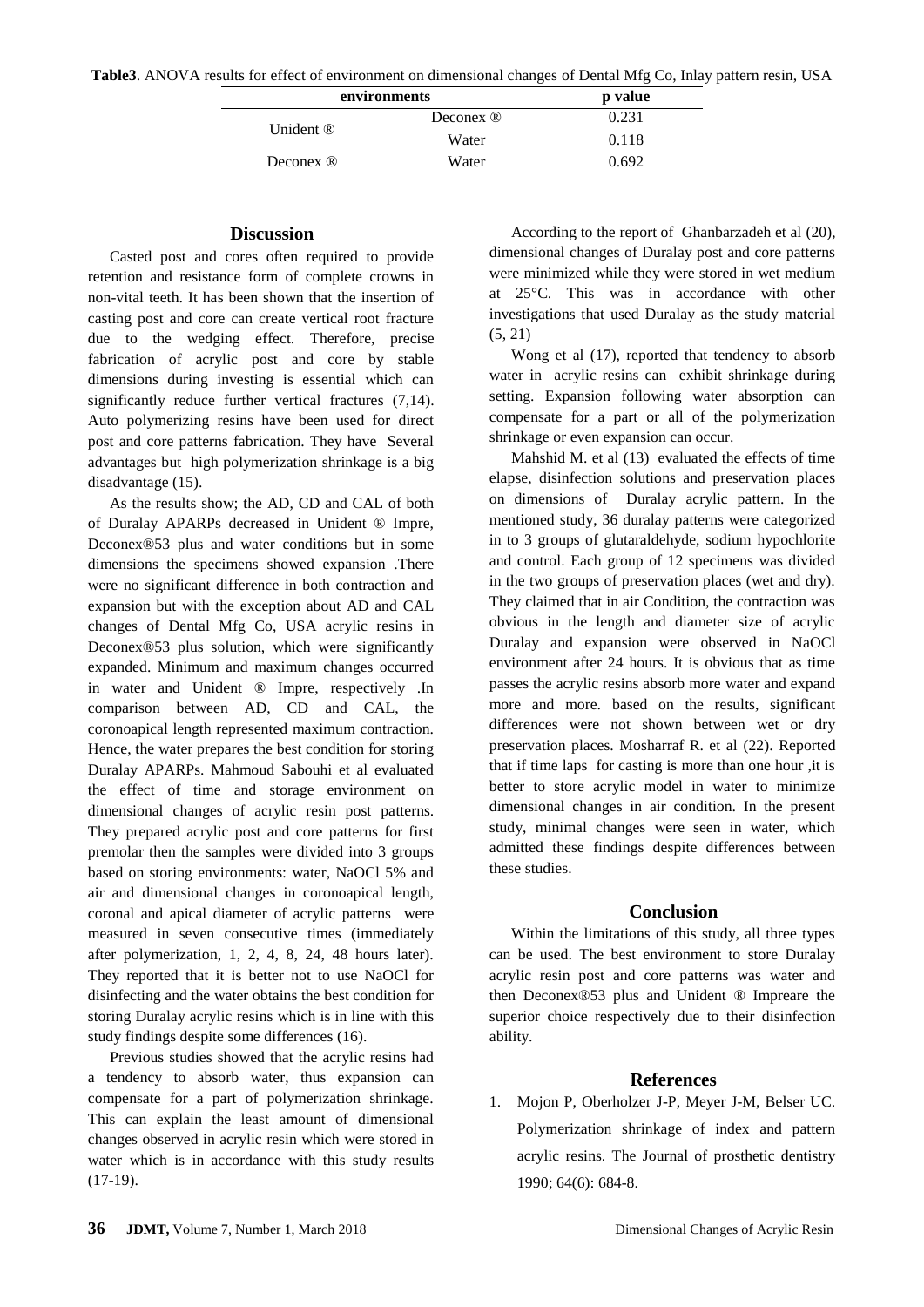- 2. Liu P, Deng X-L, Wang X-Z. Use of a CAD/CAM-fabricated glass fiber post and core to restore fractured anterior teeth: A clinical report. The Journal of prosthetic dentistry 2010; 103(6): 330-3.
- 3. Mankar S, Kumar NM, Karunakaran J, Kumar SS. Fracture resistance of teeth restored with cast post and core: An in vitro study. Journal of Pharmacy And Bioallied Sciences 2012; 4(6): 197.
- 4. Sabbak SA. Simplified technique for refabrication of cast posts and cores. The Journal of prosthetic dentistry 2000; 83(6): 686-7.
- <span id="page-4-0"></span>5. Patterson JC. A technique for accurate soldering. The Journal of prosthetic dentistry. 1972;28(5):552-6.
- <span id="page-4-1"></span>6. Meng TR, Latta MA. Physical properties of four acrylic denture base resins. J Contemp Dent Pract 2005; 6(4): 93-100.
- <span id="page-4-2"></span>7. Torres-Sánchez C, Montoya-Salazar V, Córdoba P, Vélez C, Guzmán-Duran A, Gutierrez-Pérez J-L, et al. Fracture resistance of endodontically treated teeth restored with glass fiber reinforced posts and cast gold post and cores cemented with three cements. The Journal of prosthetic dentistry 2013; 110(2): 127-33.
- <span id="page-4-3"></span>8. Rajagopal P, Chitre V, Aras MA. A comparison of the accuracy of patterns processed from an inlay casting wax, an auto-polymerized resin and a lightcured resin pattern material. Indian Journal of Dental Research 2012; 23(2): 152.
- <span id="page-4-4"></span>9. Katberg JW. Cross-contamination via the prosthodontic laboratory. The Journal of prosthetic dentistry 1974; 32(4): 412-9.
- <span id="page-4-5"></span>10. Vig RG. Reducing laboratory aerosol contamination. The Journal of prosthetic dentistry 1969; 22(2): 156-7.
- <span id="page-4-6"></span>11. Nirale RM, Thombre R, Kubasad G. Comparative evaluation of sodium hypochlorite and microwave disinfection on dimensional stability of denture bases. The journal of advanced prosthodontics 2012; 4(1): 24-9.
- 12. Pavan S, Arioli Filho JN, Santos PHd, Mollo Jr FdA. Effect of microwave treatments on dimensional accuracy of maxillary acrylic resin denture base. Brazilian dental journal 2005; 16(2): 119-23.
- <span id="page-4-13"></span>13. Mahshid M, Varjavand Nn, Shoeybi S. The Effects Of Time Elapse, Desinfection Solutions And Preservation Places On Dimensions Of Duralay Acrylic Pattern. 2005.
- <span id="page-4-7"></span>14. Sirimai S, Riis DN, Morgano SM. An in vitro study of the fracture resistance and the incidence of vertical root fracture of pulpless teeth restored with six post-and-core systems. The Journal of prosthetic dentistry 1999; 81(3): 262-9.
- <span id="page-4-8"></span>15. Iglesias A, Powers JM, Pierpont HP. Accuracy of Wax, Autopolymerized, and Light‐Polymerized Resin Pattern Materials. Journal of Prosthodontics 1996; 5(3): 201-5.
- <span id="page-4-9"></span>16. Sabouhi M, Nosouhian S, Dakhilalian M, Davoudi A, Mehrad R. The Effect of Time and Storage Environment on Dimensional Changes of Acrylic Resin Post Patterns. The open dentistry journal 2015; 9:87.
- <span id="page-4-10"></span>17. Wong DM, Cheng LY, Chow T, Clark RK. Effect of processing method on the dimensional accuracy and water sorption of acrylic resin dentures. The Journal of prosthetic dentistry. 1999;81(3):300-4.
- 18. Koumjian JH, Holmes JB. Marginal accuracy of provisional restorative materials. The Journal of prosthetic dentistry 1990; 63(6): 639-42.
- 19. Orsi IA, Junior AG, Villabona CA, Fernandes FHCN, Ito IY. Evaluation of the efficacy of chemical disinfectants for disinfection of heat‐ polymerised acrylic resin. Gerodontology 2011; 28(4): 253-7.
- <span id="page-4-11"></span>20. Ghanbarzadeh J, Sabooni M, Roshan-Nejad R. The effect of storage conditions on dimensional changes of acrylic post-core patterns. Journal of Dentistry of Tehran University of Medical Sciences 2007; 4(1): 27-31.
- <span id="page-4-12"></span>21. Dixon DL, Breeding LC, Lindquist TJ. Linear dimensional variability and tensile strengths of